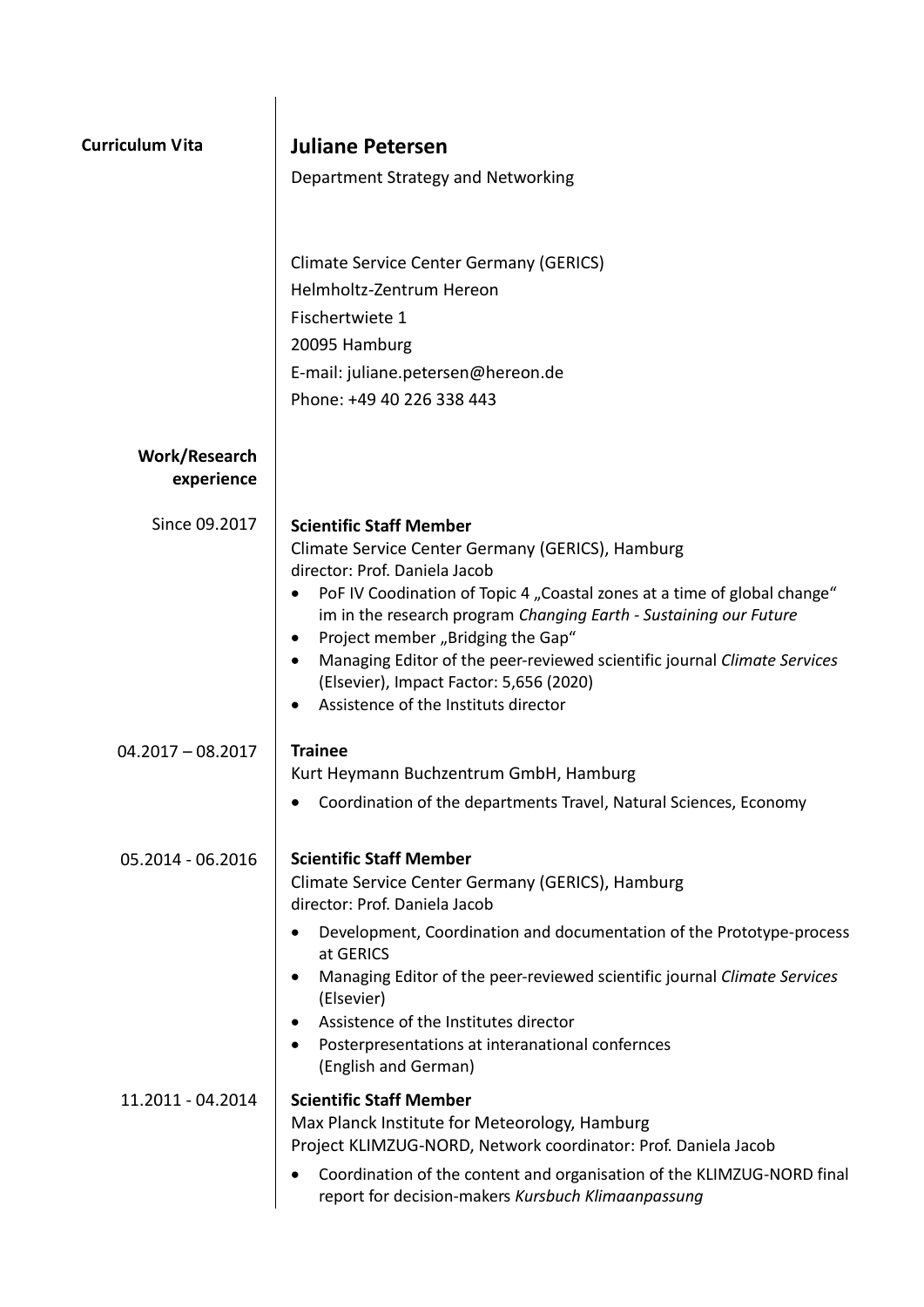|                     | Work on the subject of the impact of forest conversion on the simulated<br>$\bullet$<br>climate of the Hamburg metropolitan region<br>Contributing author to the 5th Assessment Report of the<br>$\bullet$<br>Intergovernmental Panel on Climate Change (IPCC) Working Group 2,<br>Chapter 23, Europe<br>Poster and oral presentations at international conferences (English and<br>German) |
|---------------------|---------------------------------------------------------------------------------------------------------------------------------------------------------------------------------------------------------------------------------------------------------------------------------------------------------------------------------------------------------------------------------------------|
| 03.2010 - 10.2010   | Co-Organisatorin of the conference Cracks in the Concrete Jungle: New<br>Perspectives on Urban Ecology, Humboldt- Universität zu Berlin, Berlin                                                                                                                                                                                                                                             |
| <b>Education</b>    |                                                                                                                                                                                                                                                                                                                                                                                             |
| 10. 2007 - 01.2012  | Study of geography with diploma degree (Grade 1,3)<br>Humboldt Universität zu Berlin, Berlin<br>Minor subjects: Geology, Environmental management                                                                                                                                                                                                                                           |
|                     | Diploma thesis title: Rückwirkungen von Landnutzung und Bewässerung<br>$\bullet$<br>auf das simulierte lokale und regionale Klima der Metropolregion<br>Hamburg (Grade 1,2)<br>Award of the Diploma Thesis by the Promotion Prize Urban Ecology 2012<br>of the Institute for Agricultural and Urban Ecological Aspects                                                                      |
| 08.2010 - 08.2011   | Graduand at the Climate Service Center, Hamburg                                                                                                                                                                                                                                                                                                                                             |
| 10.2005 - 07.2007   | Study of geography with pre-diploma degree (Note 1,3)<br>Universität Greifswald, Greifswald<br>Minor subjects: Geology, Botany                                                                                                                                                                                                                                                              |
| 10.2002 - 07.2005   | Study of German Language and Literature with intermediate examination<br>Universität Hamburg, Hamburg<br>Minor subject: History of Arts                                                                                                                                                                                                                                                     |
| <b>Publications</b> |                                                                                                                                                                                                                                                                                                                                                                                             |
| 2020                | Steuri, B., Blome, T., Bülow, K., El Zohbi, J., Hoffmann, P., Petersen, J.,<br>Pfeifer, S., Rechid, D., Jacob, D.(2020): Behind the scenes of an<br>interdisciplinary effort: conception, design and production of a flyer on<br>climate change for the citizens of Hamburg. Adv. Sci. Res. Vol. 17, 9-17,<br>https://doi.org/10.5194/asr-17-9-2020, 2020                                   |
| 2014                | Jacob, D., Petersen, J. et al (2014): EURO-CORDEX: new high-resolution<br>climate change projections for European impact research. Regional<br>Environmental Change. Vol. 14, Issue 2, pp. 563-578. DOI: 10.1007/s10113-<br>013-0499-2                                                                                                                                                      |
|                     | Rechid, D., Petersen, J., Schoetter, R., Jacob, D. (2014): Klimaprojektionen<br>für die Metropolregion Hamburg. Berichte aus den KLIMZUG-NORD<br>Modellgebieten, Band 1, TuTech Verlag, Hamburg. ISBN: 978-3-941492-67-<br>7                                                                                                                                                                |
| 2013                | Teichmann, C., Eggert, B., Elizalde, A., Haensler, A., Jacob, D., Kumar, P.,                                                                                                                                                                                                                                                                                                                |